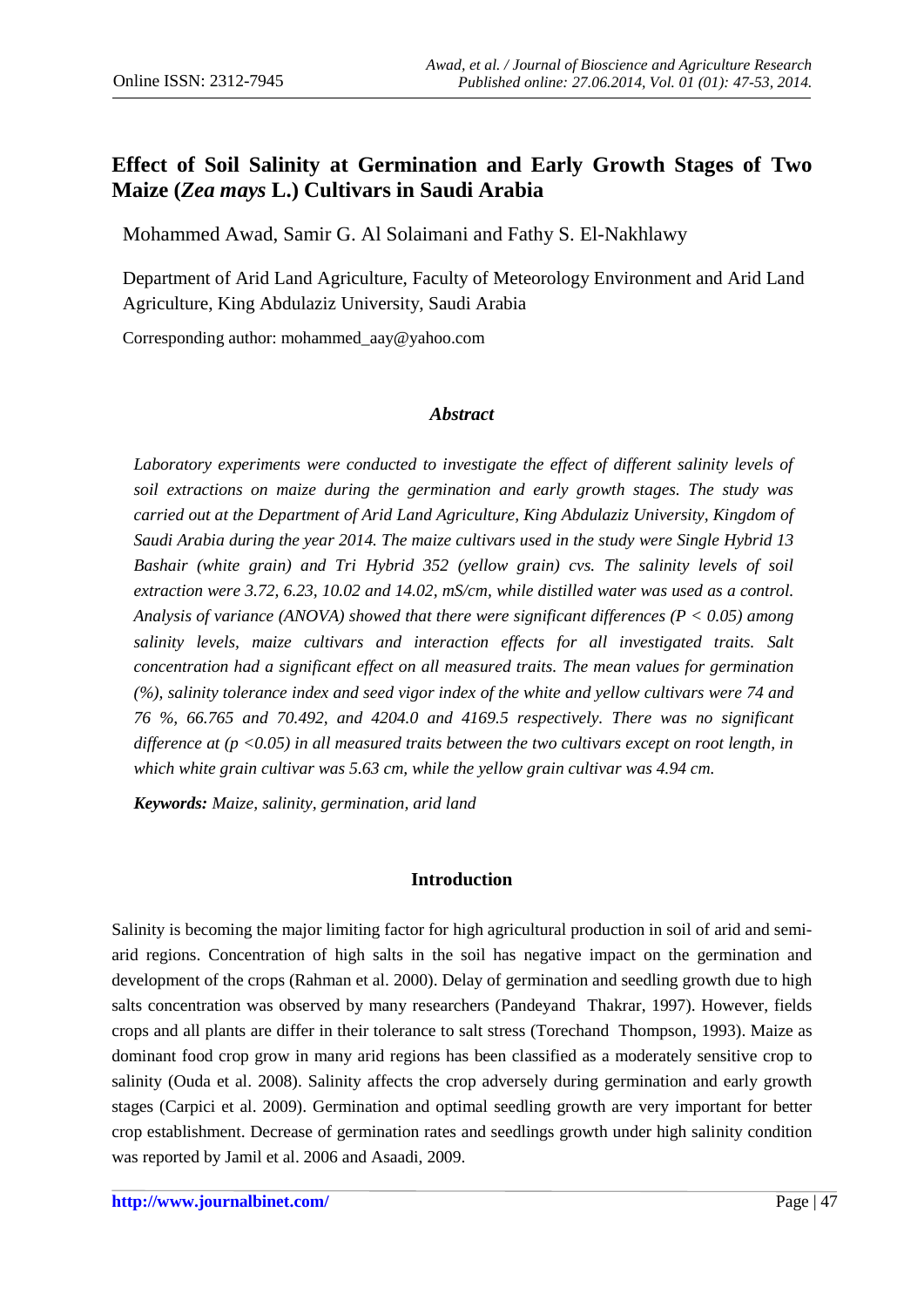Soil of arid region of western Saudi Arabia is highly varied in salinity concentration. This variation could be attributed to cultural practices such as quality of irrigation water and excessive use of chemical fertilizers. Therefore, this study was mainly conducted to evaluate the effect of different saline soil extracts on seed germination and seedling growth of two maize cultivars and make a comparison toward salinity stress to select the most tolerant one which can be grown on saline soil.

### **Materials and Methods**

#### **Soil extract and salinity measurement**

Saturated paste method was chosen in order to provide more representative and accurate measurement of total soluble salts in the soil solution. Dried and sieved soil samples collected from maize farm were mixed with de-ionized water in glass beakers to prepare saturated soil paste. After mixing, the samples were allowed to stand for one to two hours and then saturation criteria were rechecked. The extract of saturated paste was collected by filtration. Electrical conductivity meter was calibrated by standard solution of potassium chloride (KCl), whereas, a concentration of 0.01N KCl gives EC reading of 1.4118 mmohs/cm at 25°C.Soil extracts of all samples were labeled and kept to irrigate incubated maize grain when needed.

#### **Experimental materials and procedure**

This study was carried out at the King Abdulaziz University, Faculty of Meteorology, Environment and Arid Land Agriculture, Department of Arid Land Agriculture in Saudi Arabia in the year 2014. Grains of two maize (*Zea maize* L) cultivars were obtained from Egypt. The specific maize cultivars used in the research were Single Hybrid 13 Bashair (white grain) and Tri Hybrid 352 (yellow grain), designated as CV1 and CV2 respectively. The salinity concentrations of the different soil extracts used were 3.72, 6.23, 10.02 and 14.02, mS/cm. These salinity levels were obtained by extracting soil solutions from different soil samples of diversified salinity concentrations. Distilled water (0 mS/cm) was used as a control. Germination experiment was conducted in a laboratory at room temperature following the procedure described by Mamo et al. 1996. Petri dishes with a diameter of 10 cm lined with filter paper as absorbent material were supplied with 10 ml of each treatment solution and the control. Following this, twenty uniform seeds of each maize cultivar were placed in each petri dish and the petri dishes were arranged in a Randomized Complete Block Design (RCBD) with three replications. Soil solution extract was added when needed to keep the absorbent material moist. The germinated seeds were counted when the radical length was more than 3mm. The number of germinated seeds was recorded daily, the final germination percentage (FGP)calculated as follows:

*Germanation* (%) = 
$$
\left(\frac{\text{Number of seeds germinated}}{\text{Number of seeds on tray}}\right) * 100
$$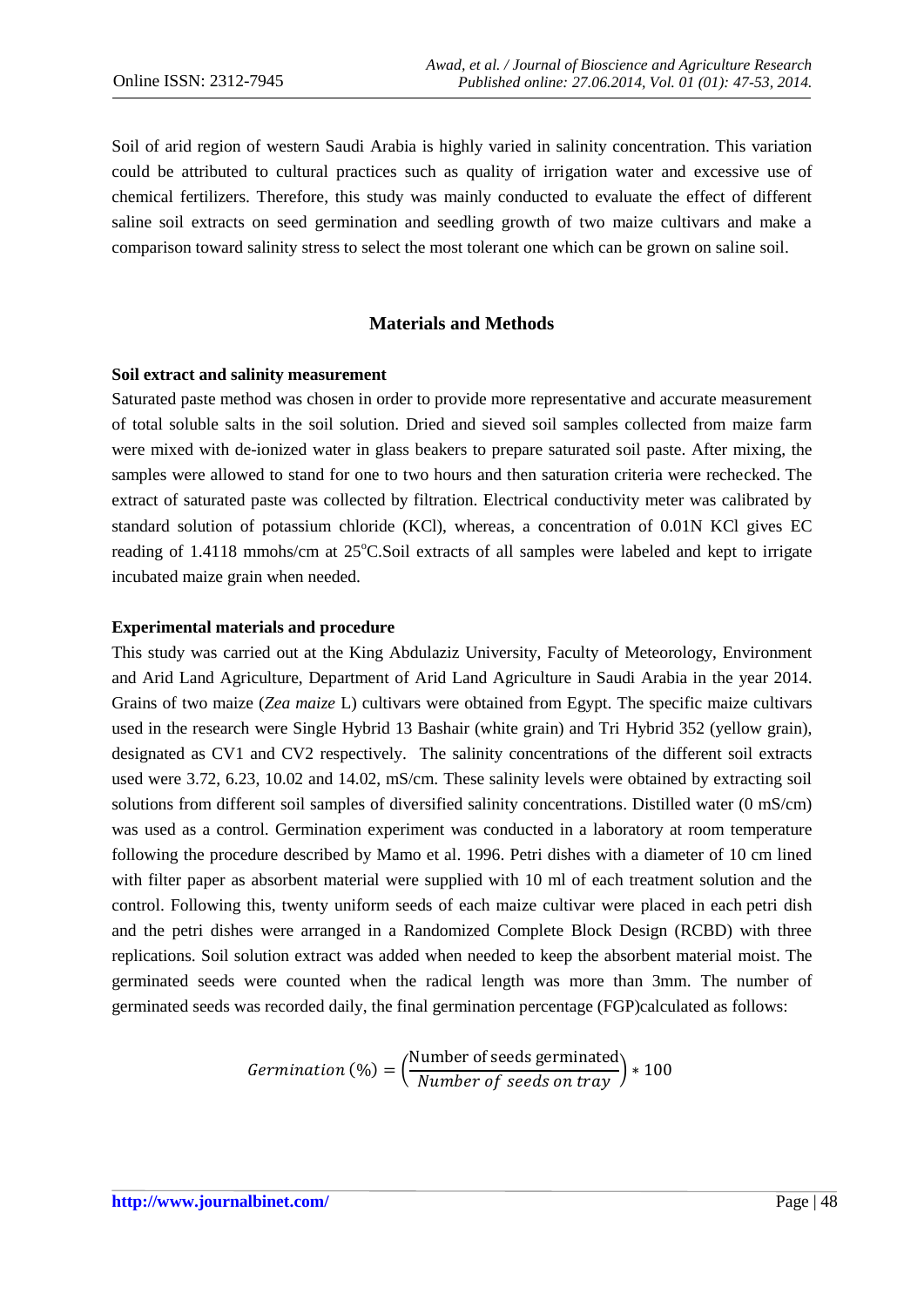## **Results and Discussion**

The effect of different salinity levels (3.72, 6.23, 10.02 and 14.02, mS/cm) on two maize cultivars [Single Hybrid 13 Bashair (white grain) and Tri Hybrid 352 (yellow grain)] germination capacity, fresh and dry weight; length of shoot and root including their Salt Tolerance Index (STI) and Seed Vigorous Indices (SVI) at germination and early growth stages were investigated, analyzed, compared, graphically presented and discussed below.

| Traits               | Germin- | <b>Shoot</b>  | Shoot dry | Shoot    | ັ<br>Root | Root dry  | Root    | S.T.I   | S.V.I   |
|----------------------|---------|---------------|-----------|----------|-----------|-----------|---------|---------|---------|
|                      | ation   | fresh         | weight/p/ | length/  | fresh     | weight/p/ | length/ | (% )    |         |
| Maize                | $(\%)$  | weight/ $p$ / | mg        | $\rm cm$ | weight/p/ | mg        | cm      |         |         |
|                      |         | mg            |           |          | mg        |           |         |         |         |
| White <sub>v</sub> . | 74.000a | 110.395a      | 17.9627a  | 5.1687a  | 53.034a   | 9.0773a   | 5.6293a | 66.765a | 4204.0a |
| grain                |         |               |           |          |           |           |         |         |         |
|                      |         |               |           |          |           |           |         |         |         |
| Yellow               | 76.000a | 112.916a      | 18.2480a  | 4.9487a  | 51.423a   | 9.0827a   | 4.9640b | 70.492a | 4169.5a |
| grain                |         |               |           |          |           |           |         |         |         |
|                      |         |               |           |          |           |           |         |         |         |
| L.S.D                | 14.905  | 7.1944        | 1.677     | 0.9097   | 8.3171    | 0.9018    | 0.3324  | 5.663   | 1183    |
| (0.05)               |         |               |           |          |           |           |         |         |         |
|                      |         |               |           |          |           |           |         |         |         |

Table 1.Comparison between the two cultivars of maize against salt levels for all measured traits



Figure 1. Germination response of maize cultivars against salinity levels

The results showed that all measured traits of tested maize cultivars were significantly affected by salinity stress at germination and early growth stages. White grain cultivar performed better at the first three levels of salinity stress ( 0, 3.72 and 6.23 mS/cm) while the germination decreased severely at salinity levels 10.02 and 14.02mS/cm. yellow grain cv showed gradual decrease in germination with salinity level increase (Figure 1). The highest germination percentage at 0.0mS/cm for both cultivars was ascribed to lack of salts in the medium culture.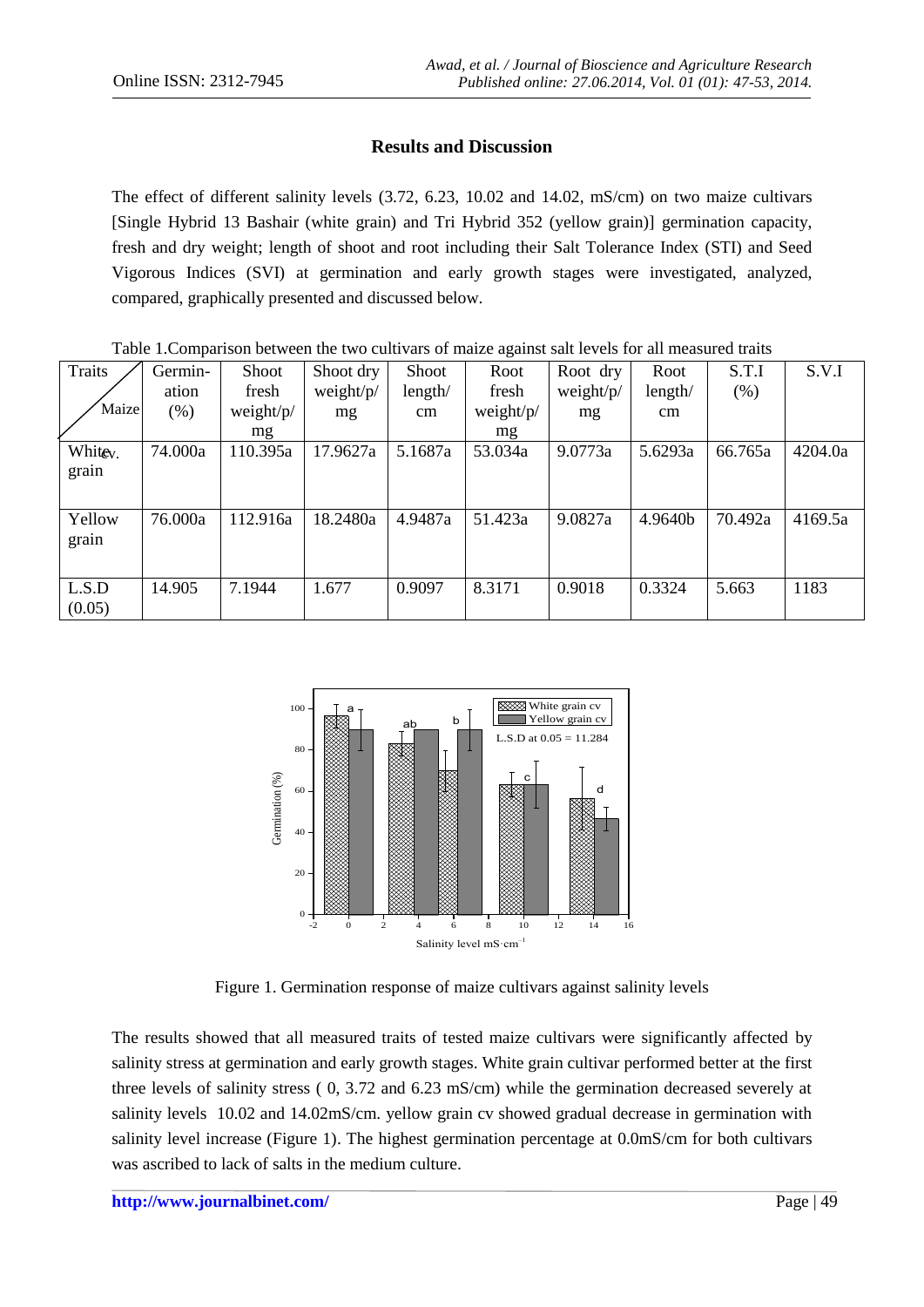

Figure 2. Shoot fresh weight vs. Salinity levels Figure 3. Shoot dry weight vs. Salinity levels



Figure 4.Shoot length vs. salinity levels

Shoot fresh weights, dry weights and shoot length were adversely affected by salinity increase (Figure 2, 3, 4). The average fresh weight of the control for white grain was 192 mg/plant, this value was decreased gradually throughout the salinity increase level to reach 53 mg/plant at 14.02 mS/cm. for yellow grain cv. The average weight of the control was 186 mg/plant and the lowest was 49 mg/plant at the highest salinity level (Table 1). The overall averages of the fresh weight for both cultivars at all salinity levels were 112.9 mg/plant for yellow grain cv. and 110.4 mg/plant for white grain cv. (Table 1). The shoot dry weights for both varieties were decreased according to salinity increase (Figure 3). There was a decrease in fresh and dry weight between salinity levels of 3.72 and 6.23mS/cm, and between 10.02 and 14.02mS/cm but the differences were not significant. Results of this study is in agreement with previous work conducted by Hussein et al. (2007) who found that there was negative relationship between vegetative growth parameters and salinity level increase. The same researchers reported that shoot dry weight was 52.01 mg/plant at 0.0 ppm and it was decreased linearly with salinity increase to 25.26 mg/plant at salinity level of 4000 ppm. Similar results were also reported by Mansour et al. 2005 in a similar study. It is evident that parameters such as fresh weight, dry weight and length of root were showed clear declining towards increase of salinity levels (Figure 5, 6, 7) which is further confirmed by traits comparison shown in Table 1.

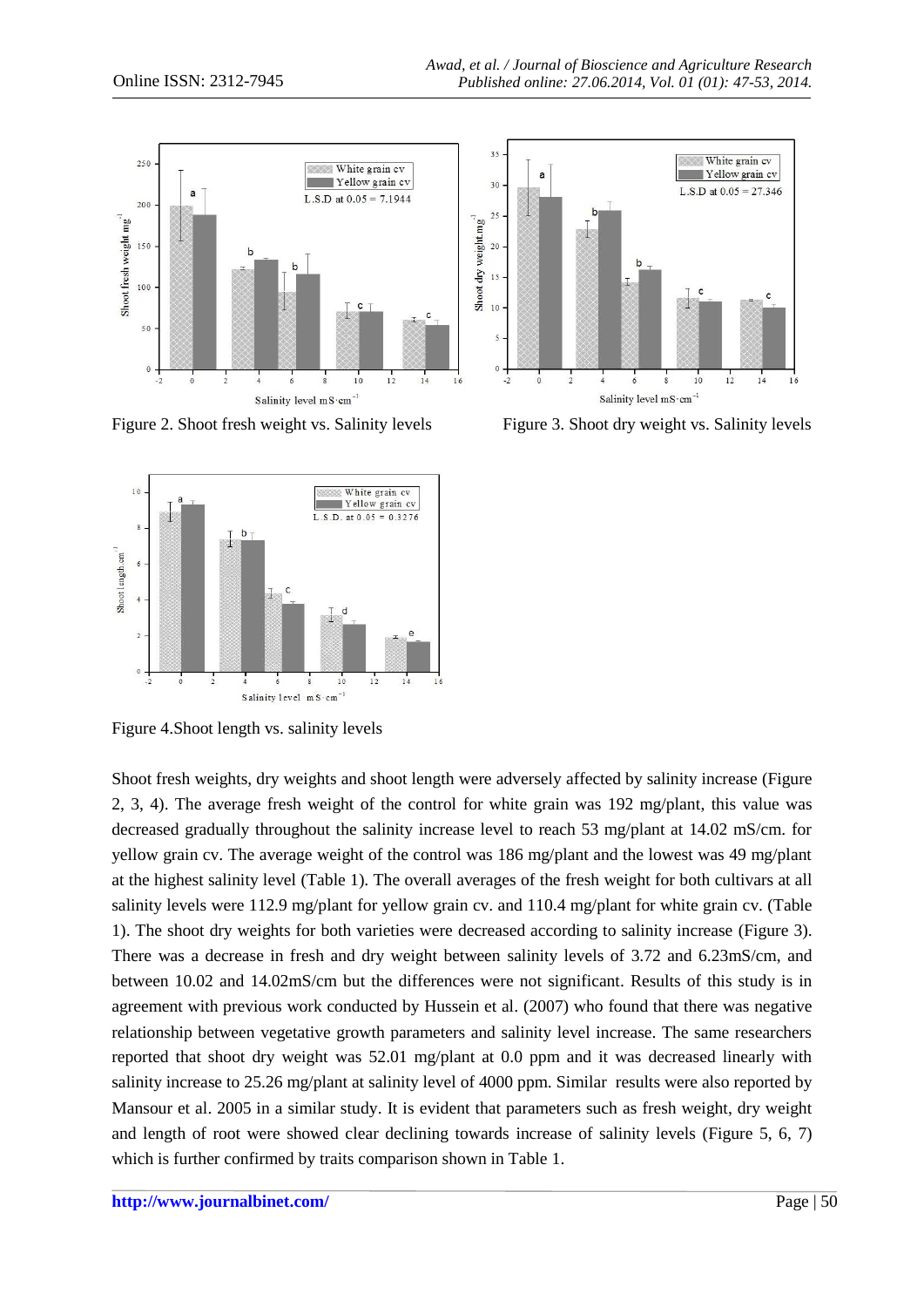

Figure 5.Root fresh weight vs. salinity levels Figure 6.Root dry weight vs. salinity levels



Figure 7.Root length vs. salinity levels

Salt Tolerance Index (STI) is an important parameter for the selection of the cultivar in the arid and saline soil. Yellow grain cultivar showed better salt tolerance index in a comparison with the white grain cultivar, however, the difference was not significant (Figure 8). Generally, as the salt concentrations increased the salt tolerance indices of the cultivars decreased. Therefore, the highest value of salt tolerance index was determined at the control and decreased to the highest salinity level. Data regarding Seed Vigorous Indices (SVI) of the two tested cultivars show that white grain cultivar is more vigorous than the yellow grain cultivar, although there was no significant differences (Figure 9).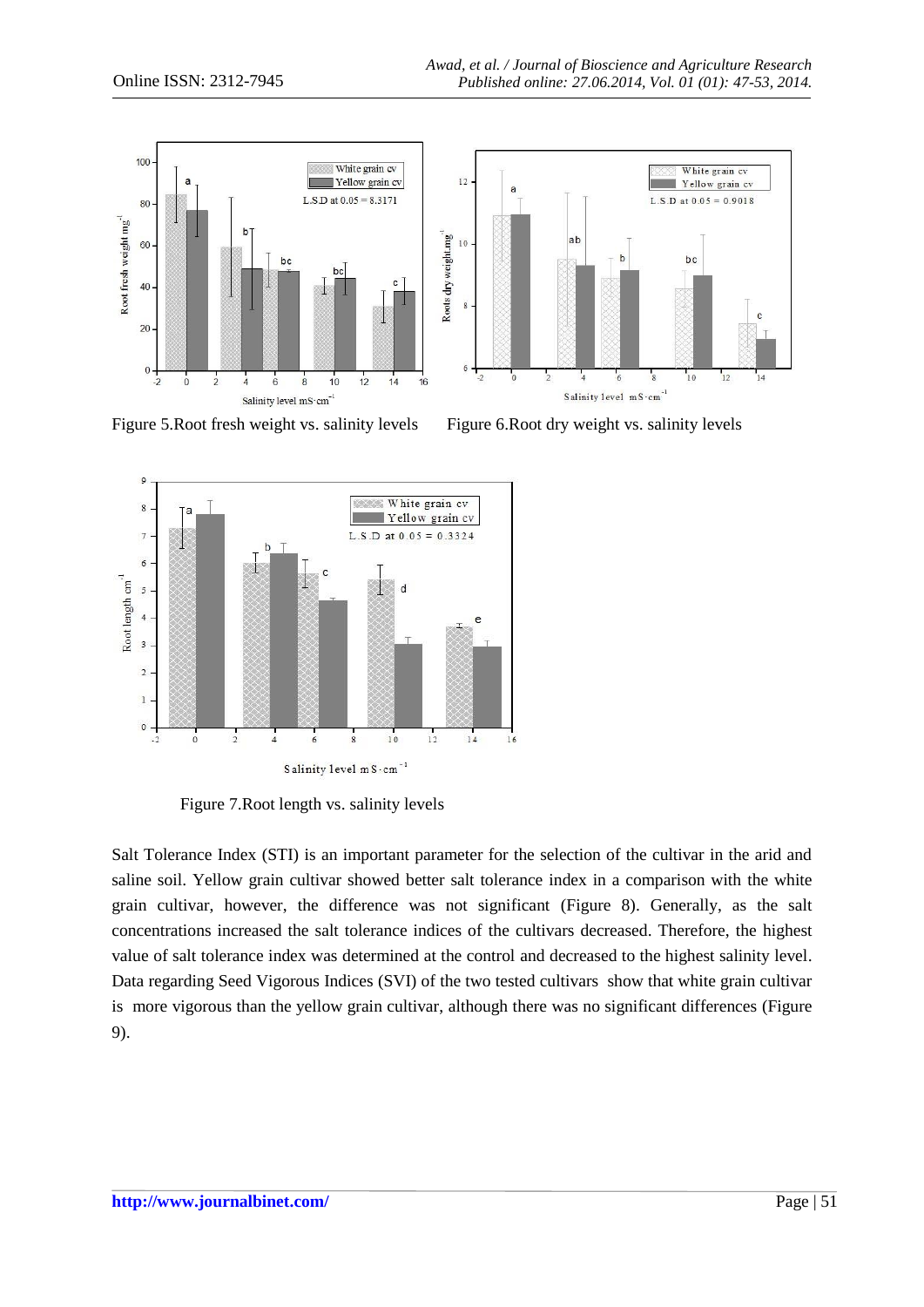

Figure8.Salt Tolerance Index vs. salinity levels Figure 9.Seed Vigorous Indices vs. salinity levels

Some research studies have reported that there may not be positive correlation between salt stress tolerance at germination stage and during other growth stages (Mujeeb et al., 2008). Therefore, a decision on the selection of suitable and salt tolerant cultivar is difficult to be taken based on germination % or salt stress tolerance during early growth stages.

## **Conclusion**

In this study, saline soil extract was used to understand the actual effect of soil salinity on two maize cultivars. Salt stress adversely affected germination percentage and all measured traits of the two cultivars of maize seedlings. The study proved that there were no significant differences between the two studied cultivars in most of germination parameters. Selection of salt tolerant cultivars should be based on small scale experiment on the salt affected site.

## **Acknowledgement**

This project was financially supported by King Abdulaziz City for Science and Technology (KACST), No (22- 12- ط), Saudi Arabia.